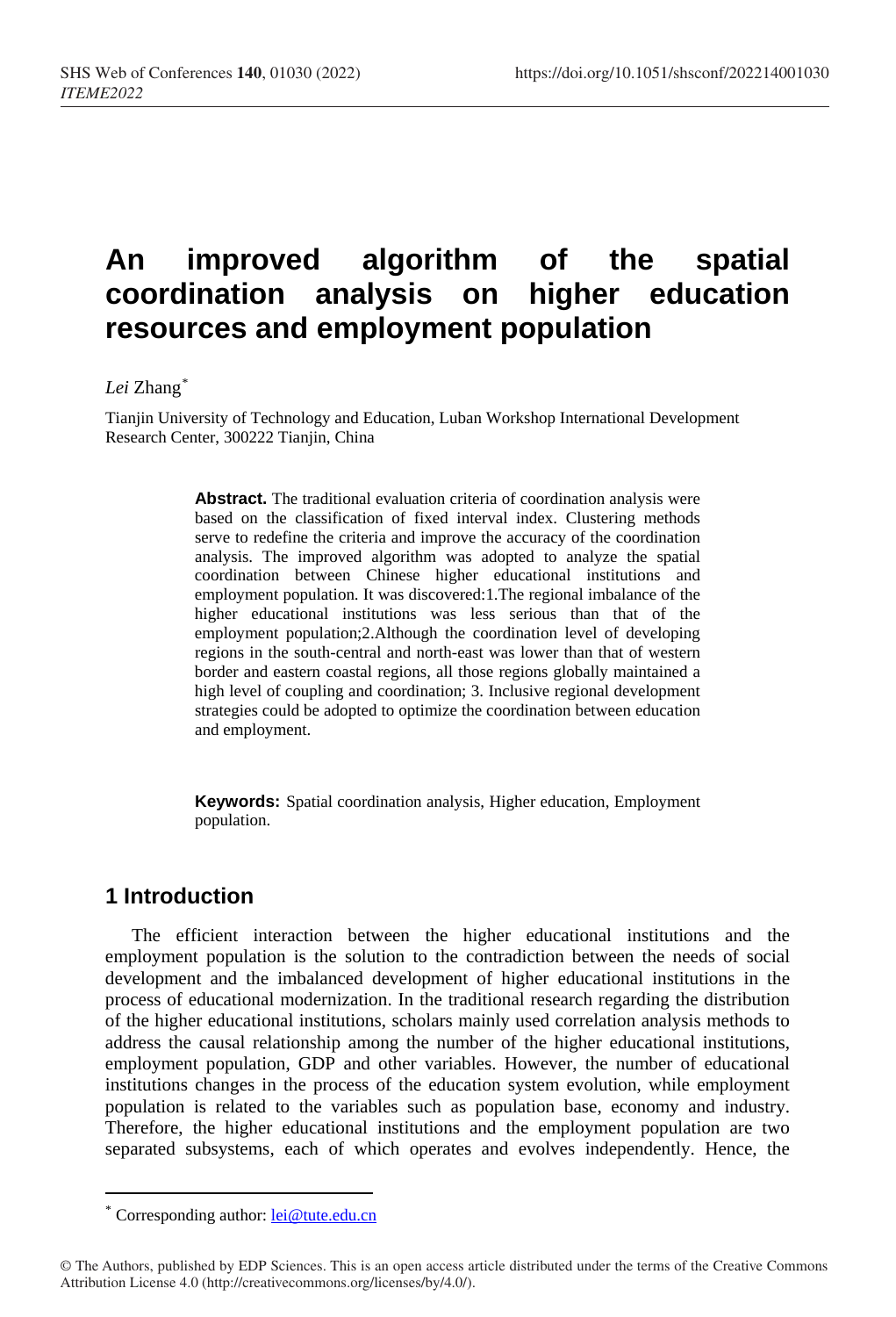coordination relationship between them should be investigated from the perspective of adaptation and fitness of the two. Based on this logic, coordination analysis, a systematic analysis method introduced from physics, may better suits for analyzing the interaction relationship between education and population.C. Liao (1999) , Y. Liu (2005), L. Qian (2012) developed this analysis method in the research of related topics and G. Yan (2016) has applied this method to the analysis of the coordination of the higher education and industrial industry[1]. Q. Xu (2019), Z. Qi (2020) and J. Hou (2021) addressed the coupling relationship between education and industry [2-4] and Y. Yang (2022) explored the spacetime coupling between education and population [5].

# **2 Algorithm and methods**

Coupling analysis is a method analyzing the scaling between two or more subsystems to determine the degree of fitness between the systems and to address the coordination development stage of the whole superior system. This method involves two metrics. One is coupling degree investigating the adaptation, interaction and fittness between the two subsystems. The other is coordination degree investigating the development level or stage of the superior parent system.

## **2.1 Establish the analysis vectors**

In this study, the spatial range covered 31 provincial regions in Chinese mainland, where a new 4+3 regional framework was established by superimposing the traditional 4 regions in the western, eastern, central and northeastern China on the 3 regions of the Belt and Road, the Beijing-Tianjin-Hebei region and the Yangtze River Economic Belt region. The educational data were collected from the *list of higher educational institutions* published by the Ministry of Education P.R. China, and the data of regional employment population were from the National Bureau of Statistics P.R. China.With the list of educational institutions, the numbers of all educational institutions, universities, colleges, public educational institutions and non-public educational institutions in 31 provinces were sorted out to set the vectors  $Y_i^j$  ( $i = 1, 2...$  5;  $j = 1, 2...31$ ) and the numbers of employment population in the provincial region were set as  $Y_6^j$ . In addition, the vectors of educational institutions and employment population in the 3+4 regions were established as well.

## **2.2 Data Undimensionalization**

In order to avoid the numerical scale interference caused by different statistical units the vectors of educational institutions and employment population in each region were processed by Max-Min method. The algorithm is as follows:

$$
X_i^j = (Y_i^j - \min_{j=1}^{31} Y_i^j) / (\max_{j=1}^{31} Y_i^j - \min_{j=1}^{31} Y_i^j)
$$
 (1)

## **2.3 Coupling degree**

The coupling degree between each of the 5 types of educational institutions and the employment population in region *j* was calculated by the following algorithm: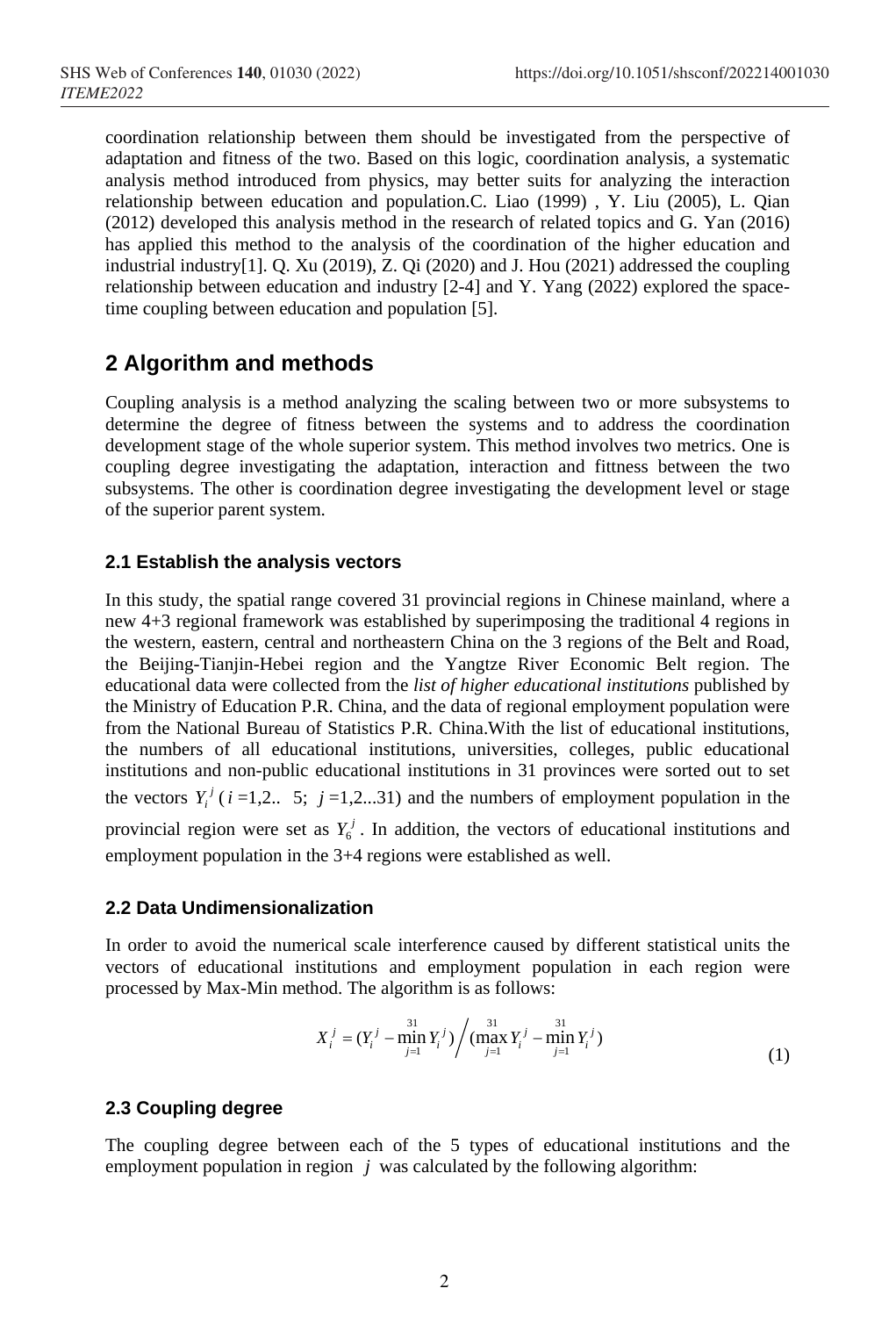$$
C_{i6}^{j} = 2 \left[ \frac{X_{i}^{j} \cdot X_{6}^{j}}{\left(X_{i}^{j} + X_{6}^{j}\right)\left(X_{6}^{j} + X_{i}^{j}\right)} \right]^{1/2} = \frac{2\left(X_{i}^{j} X_{6}^{j}\right)^{1/2}}{X_{i}^{j} + X_{6}^{j}}
$$
(2)

#### **2.4 Coordination degree**

The coordination algorithm between each of the 5 types of educational institutions and the employment population is as follows:  $\overline{ }$ 

$$
D_{i6}^{j} = \left[\frac{X_{i}^{j} + X_{6}^{j}}{2}C_{i6}^{j}\right]^{j/2} = \left(X_{i}^{j} + X_{6}^{j}\right)^{j/4}
$$
\n(3)

#### **2.5 Establishment of evaluation criteria**

Different from the traditional classification criteria of coordination analysis, this study used SPSS 25 to cluster the coupling degree and coordination degree in 31 regions and modified the evaluation criteria for relativity. In this way, the different coupling and coordination criteria were established as shown in Tables 1 and 2.

| Coupling<br>Stage   | Coupling Degree Clustering Interval |              |              |                 |                 |  |
|---------------------|-------------------------------------|--------------|--------------|-----------------|-----------------|--|
|                     | Edu. Insti.                         | Univ.        | Colle.       | Pub. Edu. Inst. | N-P. Edu. Inst. |  |
| Low                 | [0,0.88)                            | [0,0.84)     | [0,0.83)     | [0,0.86)        | [0,0.90)        |  |
| <b>Relative Low</b> | (0.88, 0.91)                        | (0.84, 0.9)  | (0.83, 0.86) | (0.86, 0.9)     | (0.9, 0.95)     |  |
| Moderate            | (0.91, 0.95)                        | (0.91, 0.95) | (0.86, 0.91) | (0.9, 0.93)     | (0.95, 0.95)    |  |
| Relative High       | (0.95, 0.98)                        | (0.9, 0.96)  | (0.91, 0.94) | (0.93, 0.97)    | (0.95, 0.98)    |  |
| High                | (0.98,1]                            | (0.96,1]     | (0.94,1]     | (0.97,1]        | (0.98,1]        |  |

**Table 1.** Clustering evaluation criteria of the coupling stage.

| Coordination<br>Stage | Coordination degree clustering interval |              |              |                 |                 |  |
|-----------------------|-----------------------------------------|--------------|--------------|-----------------|-----------------|--|
|                       | Edu. Insti.                             | Univ.        | Colle.       | Pub. Edu. Inst. | N-P. Edu. Inst. |  |
| Low                   | [0,0.15)                                | [0,0.18)     | [0,0.17)     | [0,0.15)        | [0,0.13)        |  |
| <b>Relative Low</b>   | (0.15, 0.42)                            | (0.18, 0.39) | (0.17, 0.42) | (0.15, 0.44)    | (0.13, 0.35)    |  |
| Moderate              | (0.42, 0.64)                            | (0.39, 0.64) | (0.42, 0.65) | (0.44, 0.64)    | (0.35, 0.67)    |  |
| Relative High         | (0.64, 0.82)                            | (0.64, 0.84) | (0.65, 0.84) | (0.65, 0.84)    | (0.67, 0.91)    |  |
| High                  | (0.82,1]                                | (0.84,1]     | (0.84,1]     | (0.64, 0.83]    | (0.91,1]        |  |

**Table 2.** Clustering evaluation criteria of the coordination stage.

The above calculation results and evaluation criteria were used to analyse the spatial coordination between the higher educational institutions and the employment population.

# **3 Results and discuss**

The regional data of the educational institutions and the employment population were calculated and analyzed by using the method proposed above. The following are the findings and discussion regarding the spatial distribution characteristics of the educational institutions and the employment population in Chinese provincial regions.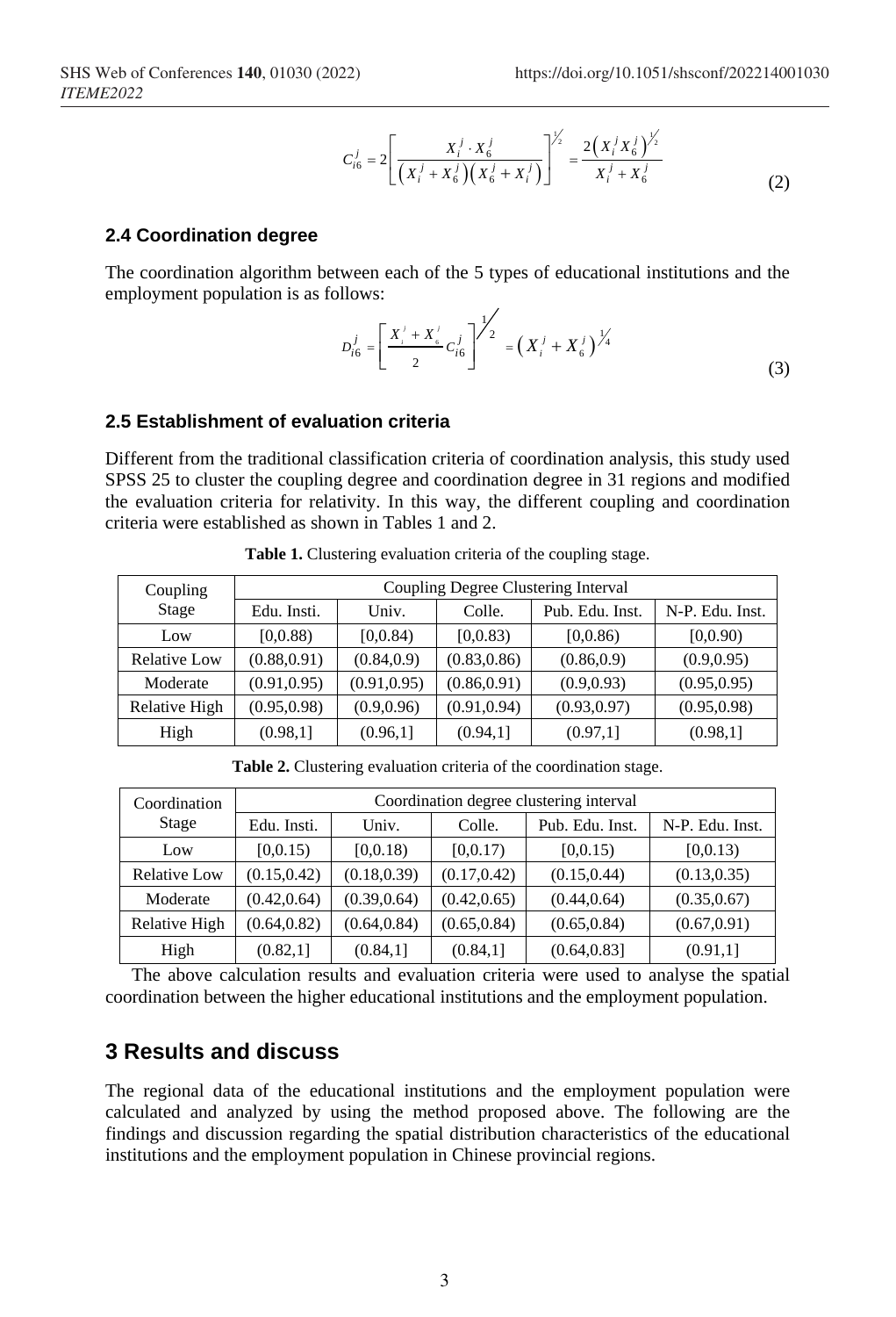### **3.1 The distribution difference between the higher educational institutions and employment population**

Comparing the index of educational institutions with the employment population, it was discovered that except Guangzhou and Beijing the indexes of all 5 types of educational institutions in the other 29 regions were greater than the indexes of employment population. The significant difference is mainly the result of two aspects. First, the regional difference of employment population in proportion was greater than that of educational institutions while the interval length of employment population was greater than the higher educational institutions, which reduced the non-dimentional values of employment population. Another factor contributing to this was the regional difference in the distribution of the higher educational institutions and the employment population themselves.

#### **3.2 Evaluation with the traditional criteria**

After investigating the spatial coupling degree and coordination degree between educational institutions and employment population respectively in 31 regions, it was found that the distributions of educational institutions and employment population in each region were significantly in a high level of spatial coupling while the quantity affected the coordination development. According to the traditional coupling evaluation criteria, except Ningxia region which was in a relative high level of coupling stage, the distributions of educational institutions and employment population in the other 30 regions were all in the high-level of coupling stage. Furthermore, by examining the coordination degrees, obvious coordination differences were found in those regions, which was related to the difference in the number of educational institutions and the employed population. In fact, this difference in coordination shows the difference in the comprehensive development level of education and employment among regions. Regions with high coordination meant that they had a large number of educational institutions and employment population and consequently the development level of education and employment development was high.

#### **3.3 Evaluation with the modified clustering criteria**

People would suppose the coupling and coordination state of education and population in remote or underdeveloped regions had more room for improvement. However, the data in this study didn't support this view. It was confirmed that small size didn't not mean low coupling. Although the traditional criteria confirmed that the overall education and population had a high level of spatial coupling, it was still necessary to carry out further analysis to find the specific differences between regions so as to determine the focus of governance. A comparative analysis of the spatial coordination between higher educational institutions and employment population in regions supported the conclusion by using the cluster evaluation criteria for coupling and coordination shown in Tables 1 and Tables 2.

Statistical results of the coupling and coordination degree between educational institutions and employment population showed that the coupling degrees in 31 regions were relatively different while most of them were mostly in the relative high level coupling stage. In terms of type distribution, the number of regions with highest coupling degree between all the educational institutions and employment population was 13 in the moderate stage and then it was 8 in the relative high level coupling stage. For the relativity between the universities and employment population, the relative low level stage covered the most regions (13), and the relative high level coupling covered 12 regions. For the colleges, public educational institutions and non-public educational institutions, the regions with relative high level coupling covered regions of 14,11 and 13 respectively.